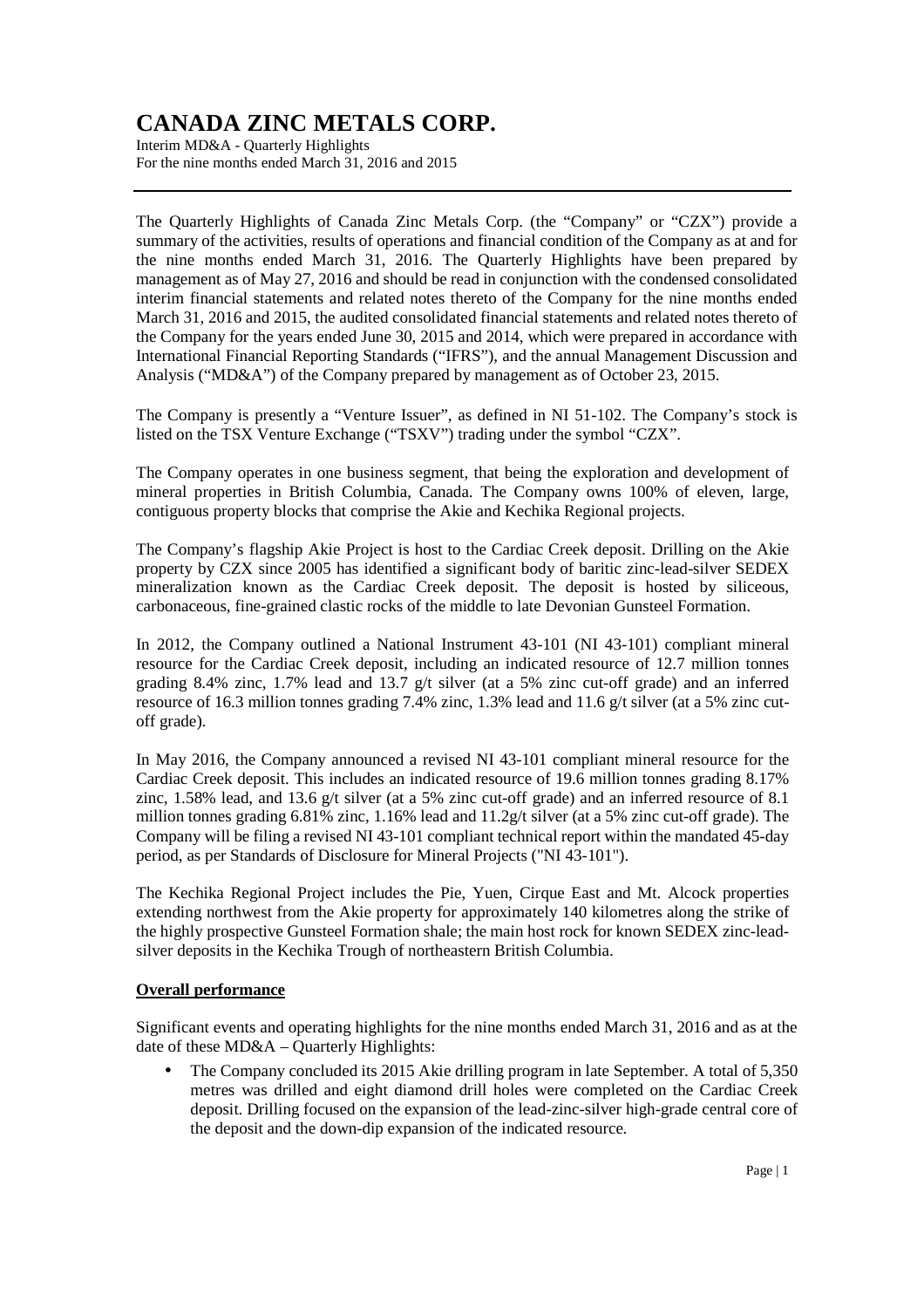Interim MD&A - Quarterly Highlights For the nine months ended March 31, 2016 and 2015

• The 2015 drilling has expanded the known limits of the high-grade core in the down-dip direction by approximately 75 to 100 metres. Excellent results such as 17.06% combined Zn+Pb over 12.98 metres (true width) in A-15-121 and 17.20% combined Zn+Pb over 11.09 metres (true width) in A-15-124 were highlights of the drill program. Furthermore, drill holes A-15-124, A-15-127 and A-15-130 have demonstrated that the deposit is still open at depth and warrants additional down-dip drilling.

The 2015 drill assay results were reported by the Company in press releases issued on September  $2<sup>nd</sup>$ , October  $22<sup>nd</sup>$ , November  $12<sup>th</sup>$  and December  $2<sup>nd</sup>$ ,  $2015$ .

• In May 2016, the Company announced the revised NI 43-101 compliant mineral resource for the Cardiac Creek deposit.

|           |                            |                 |           |         | <b>Contained metal</b> |           |          |  |
|-----------|----------------------------|-----------------|-----------|---------|------------------------|-----------|----------|--|
| Category  | <b>Tonnes</b><br>(million) | $\text{Zn}$ (%) | Pb $(\%)$ | Ag(g/t) | Zn<br>(Mlbs)           | Pb (Mlbs) | Ag (Moz) |  |
| Indicated | 19.6                       | 8.17            | 1.58      | 13.6    | 3,540                  | 685       | 8.6      |  |
| Inferred  | 8.1                        | 6.81            | 1.16      | 11.2    | 1,211                  | 207       | 2.9      |  |

#### **ESTIMATE OF MINERAL RESOURCES**

Note: Mineral resources are not mineral reserves because the economic viability has not been demonstrated.

|                                 |                           |                 |           | <b>Contained metal</b> |              |           |          |  |
|---------------------------------|---------------------------|-----------------|-----------|------------------------|--------------|-----------|----------|--|
| Cut-off<br>Grade<br>$(Zn \ \%)$ | <b>Tonnes</b><br>(000)    | $\text{Zn}(\%)$ | Pb $(\%)$ | Ag(g/t)                | Zn<br>(Mlbs) | Pb (Mlbs) | Ag (Moz) |  |
| <b>Indicated Resources</b>      |                           |                 |           |                        |              |           |          |  |
| 2                               | 37.1                      | 5.93            | 1.14      | 10.4                   | 4,852        | 931       | 12.4     |  |
| 3                               | 30.5                      | 6.68            | 1.29      | 11.5                   | 4,489        | 869       | 11.3     |  |
| $\overline{4}$                  | 24.9                      | 7.40            | 1.44      | 12.6                   | 4,057        | 787       | 10.0     |  |
| 5                               |                           |                 |           |                        |              |           |          |  |
| (base case)                     | 19.6                      | 8.17            | 1.58      | 13.6                   | 3,540        | 685       | 8.6      |  |
| 6                               | 15.1                      | 8.97            | 1.73      | 14.7                   | 2,995        | 578       | 7.2      |  |
| $\tau$                          | 11.3                      | 9.81            | 1.90      | 15.8                   | 2,454        | 474       | 5.8      |  |
|                                 | <b>Inferred Resources</b> |                 |           |                        |              |           |          |  |
| 2                               | 32.7                      | 4.07            | 0.68      | 7.4                    | 2,932        | 489       | 7.7      |  |
| 3                               | 20.7                      | 5.01            | 0.85      | 8.7                    | 2,291        | 388       | 5.8      |  |
| $\overline{4}$                  | 13.2                      | 5.89            | 1.00      | 9.9                    | 1,714        | 292       | 4.2      |  |
| 5                               |                           |                 |           |                        |              |           |          |  |
| (base case)                     | 8.1                       | 6.81            | 1.16      | 11.2                   | 1,211        | 207       | 2.9      |  |
| 6                               | 4.8                       | 7.72            | 1.32      | 12.4                   | 819          | 140       | 1.9      |  |
| 7                               | 2.7                       | 8.74            | 1.49      | 13.6                   | 515          | 87        | 1.2      |  |

 **SENSITIVITY OF MINERAL RESOURCES TO CUT-OFF GRADE**

Note: Mineral resources are not mineral reserves as the economic viability has not been demonstrated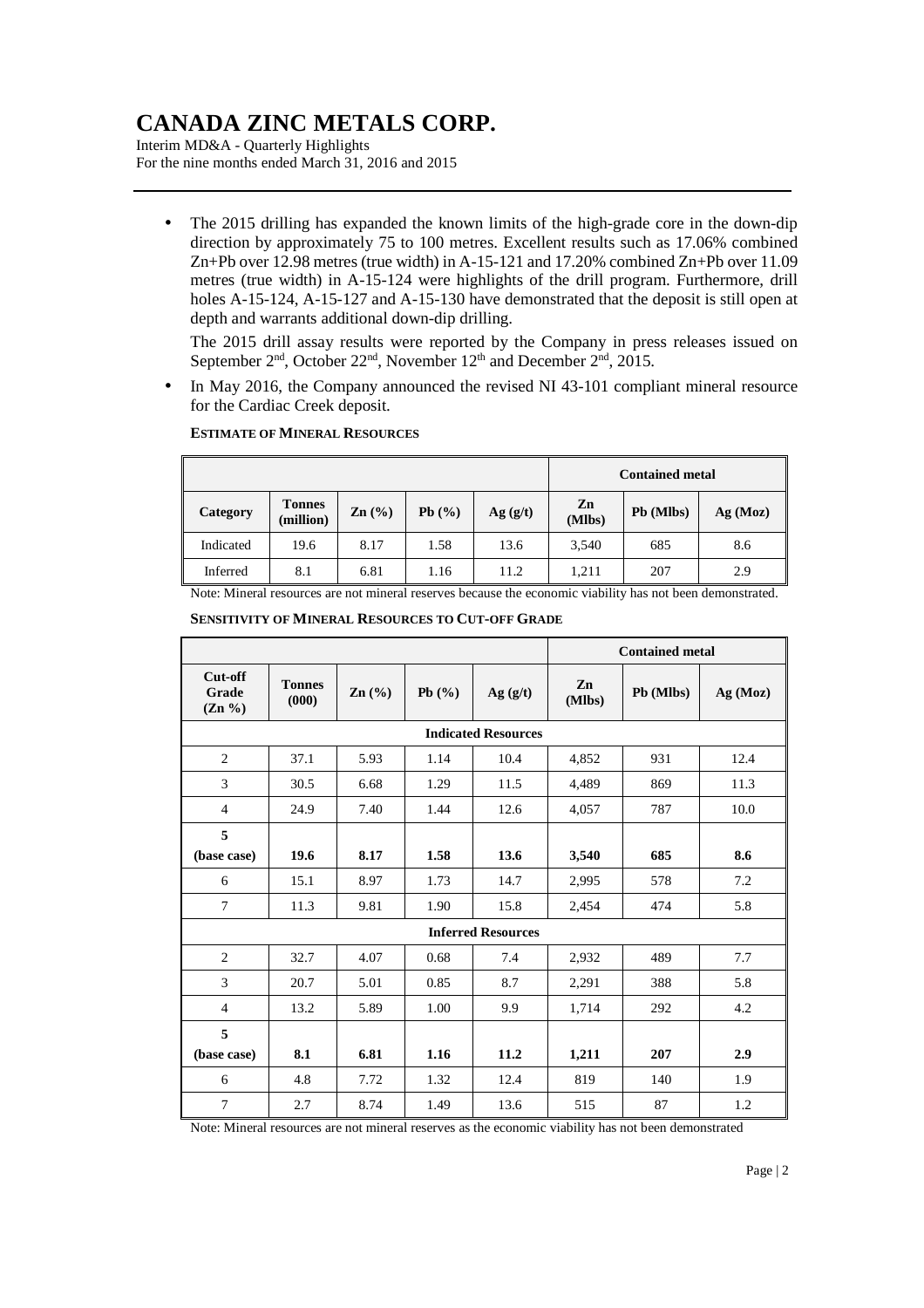Interim MD&A - Quarterly Highlights For the nine months ended March 31, 2016 and 2015

Highlights for the updated resource include:

- Indicated resources have increased by almost 7 million tonnes to 19.6 million tonnes; a 55% increase when compared to the previous 2012 indicated resource estimate, with little change in average grades (at 5% Zn base case cut-off);
- Current resource distribution consists of 71% in the Indicated and 29% in the Inferred categories. The previous, 2012 estimate had 44% in Indicated and 56% in Inferred categories (at 5% Zn cut-off);
- Drilling completed since 2012 has increased the confidence in the estimate, extending the limits of resources in the Indicated category in all directions (up and down dip and along strike);
- Additional drilling in 2015 provides a continuous zone of 100 metre-spaced drill holes over the central part of the deposit and allows for the estimation of the majority of resources in the Indicated category;
- The 2015 drill holes primarily concentrated in the delineation of resources in the central and upper parts of the deposit, returning results that are similar to the surrounding drill holes, demonstrating the continuous nature of the thickness and grade of the mineralization.
- The Company filed an assessment report and a statement of work with the Government of British Columbia to register the exploration expenditures for claim maintenance for its 2015 drilling program. The Akie and Kechika Regional claims are now in good standing until December, 2025.
- The Company received approval from the Ministry of Energy and Mines extending the surface drill permit for the Akie Property to December 31, 2020.
- The Company also received extensions of four separate exploration permits for the Pie, Yuen, Mt. Alcock and Kechika North properties to December 2019.
- The approved Akie surface drill permit enables the Company to establish long term exploration goals and carry them out in a time effective manner without having to re-apply or renew the existing permit on an annual basis. The Company is also pleased to note there was no concurrent increase in the reclamation security bond. The progressive reclamation completed by the Company on an annual basis was recognized by the issuing authority as satisfactory and suitable to maintain the bond at the current levels.
- The Company received the final Logistics and Processing Report and related reprocessed airborne gravity gradiometry data from CGG in February 2016. Earlier efforts in 2015 by CGG to transform the measured data using a Fast Fourier transformation resulted in errors that have now been rectified using an Equivalent Source transformation. The data has now been incorporated into the Company's existing geological and geophysical framework and new tentative targets have been identified coincident with VTEM and soil geochemistry. These targets will be subsequently examined at a future date with ground truthing. CGG had initially conducted a high-sensitivity HeliFALCON™ Airborne Gravity Gradiometer (AGG) survey over the Akie, Mt. Alcock and Yuen North properties in 2014 -2015.
- The Pie, Yuen and Cirque East properties (Pie Option Properties) are the subject of an option agreement (the "Option Agreement") concluded on September 9, 2013 with Teck Resources Limited ("Teck") and its JV partner, Korea Zinc Co., Ltd. ("Korea Zinc"). The Option Agreement would see Teck and Korea Zinc spend up to \$8.5 million to acquire up to 70% interest in the Pie, Yuen and Cirque East properties.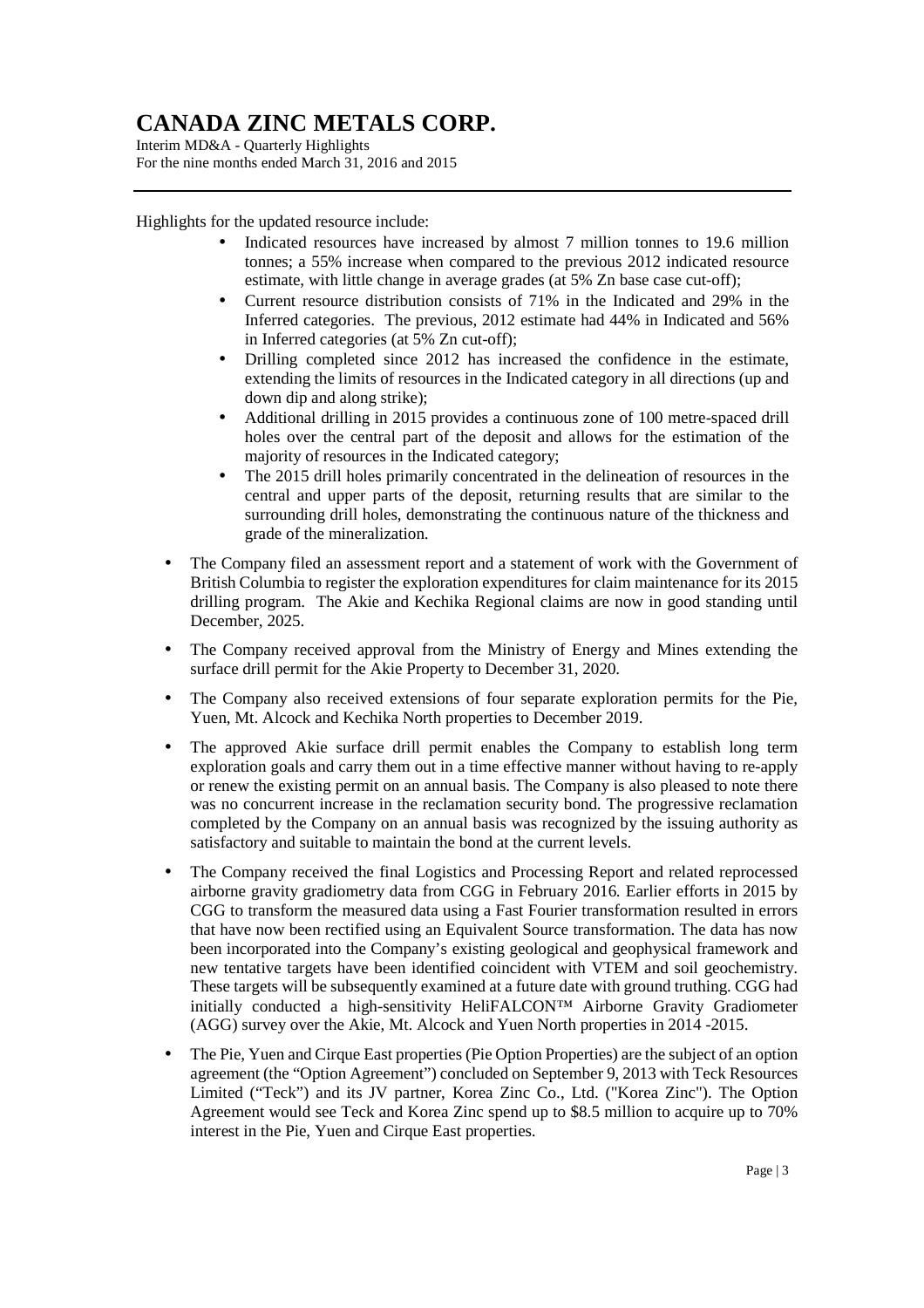Interim MD&A - Quarterly Highlights For the nine months ended March 31, 2016 and 2015

• Teck and Korea Zinc have spent approximately \$1.3 million in exploration expenditures over the past two field seasons on the Pie Option Properties. An additional \$2.2 million in expenditures by the end of 2017 would conclude the "First Option" and earn Teck/Korea Zinc an undivided 51% interest in the Pie Option Properties. Upon exercising the First Option, Teck/Korea Zinc would have an additional option (the "Second Option") to acquire a further 19% interest in the properties for a total of 70%, by incurring an additional \$5.0 million in exploration expenditures by the end of 2019.

### **Exploration and evaluation assets**

|                                  | <b>Akie Property</b> |    | Kechika<br><b>Regional</b> |               | <b>Total</b> |
|----------------------------------|----------------------|----|----------------------------|---------------|--------------|
| <b>Acquisition Costs:</b>        |                      |    |                            |               |              |
| Balance, June 30, 2015 and       |                      |    |                            |               |              |
| March 31, 2016                   | \$<br>24, 165, 241   | \$ | 336,785                    | \$            | 24,502,026   |
| Deferred exploration costs:      |                      |    |                            |               |              |
| Balance, June 30, 2015           | \$<br>39,114,298     | -S | 4,624,430                  | <sup>\$</sup> | 43,738,728   |
| Camp equipment, depreciation     | 92,508               |    |                            |               | 92,508       |
| Airborne geophysical survey      | 6,725                |    | 6,175                      |               | 12,900       |
| Drilling                         | 1,440,861            |    |                            |               | 1,440,861    |
| Geology                          | 21,938               |    |                            |               | 21,938       |
| Community consultations          | 91,875               |    |                            |               | 91,875       |
| Environmental studies and permit |                      |    |                            |               |              |
| compliance monitoring            | 26,182               |    |                            |               | 26,182       |
| Less:                            |                      |    |                            |               |              |
| <b>METC</b>                      | (85,291)             |    |                            |               | (85,291)     |
| Balance, March 31, 2016          | \$<br>40,675,326     | \$ | 4,627,855                  | \$            | 45,303,181   |
| <b>Total, March 31, 2016</b>     | \$<br>64,889,317     | \$ | 4,967,390                  | \$            | 69,856,707   |

### **Exploration Objectives**

Akie Project:

- Continue drill definition program to expand the known extent of the Cardiac Creek deposit; update the current geological and resource model to NI 43-101 standards with all new drill results.
- Continue to evaluate outlying coincident geological/geophysical/geochemical targets for drill target definition.
- Complete follow-up assessment of airborne gravity anomalies from the 2015 geophysical survey on Akie.
- Continue to refine the design and costs of the planned underground exploration program. The underground exploration permit remains in good standing until December 2017. The underground exploration program was conceived in order to allow tightly-spaced infill drilling from an underground decline in order to upgrade the current mineral resource to the Indicated and Measured levels of confidence. This would provide sufficient data for a preliminary economic assessment of the ore body to be completed and investigate future viability of bulk sampling and mining.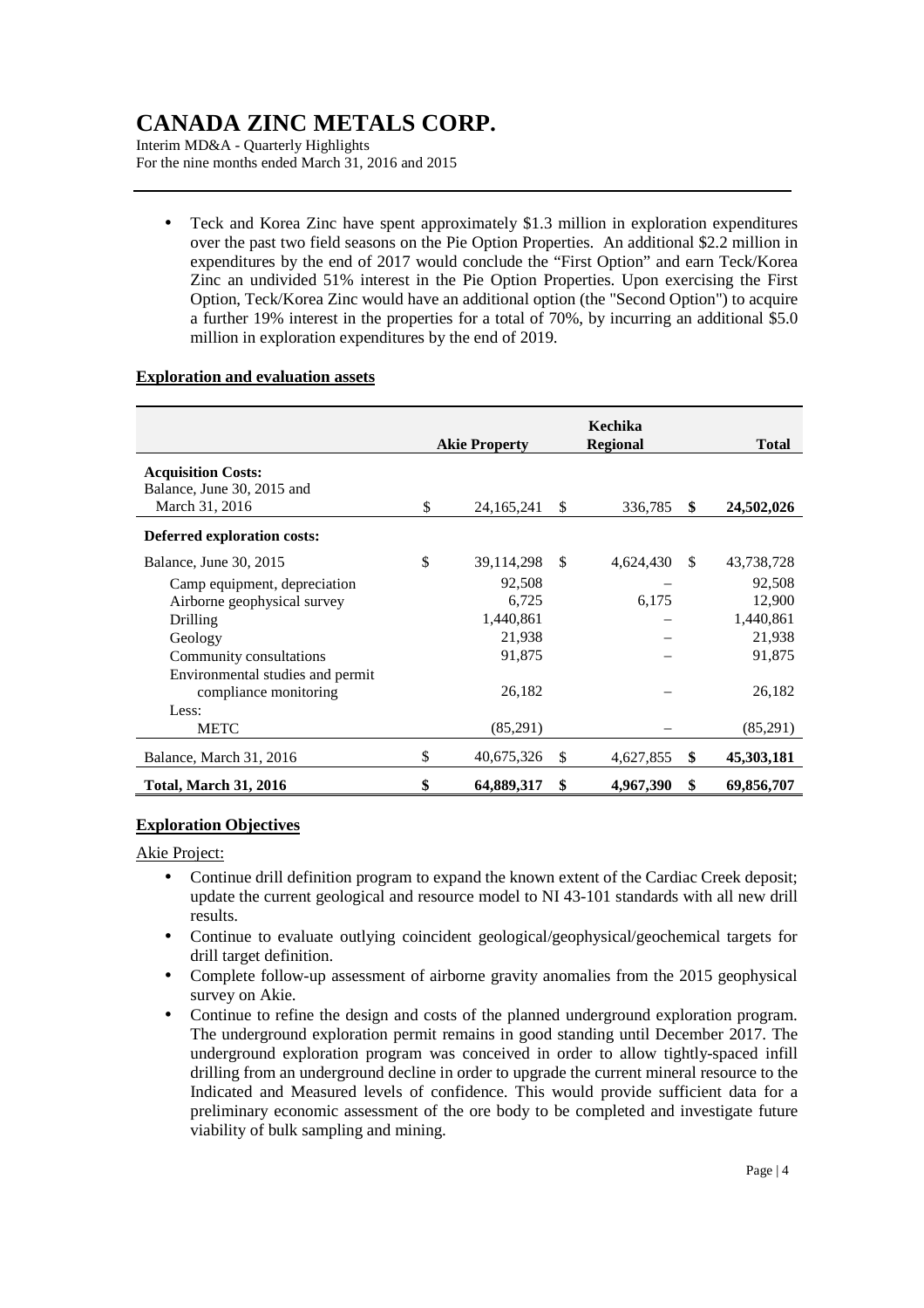Interim MD&A - Quarterly Highlights For the nine months ended March 31, 2016 and 2015

• Continue environmental baseline sampling as required to maintain all related exploration permits in good standing.

### Kechika Regional Project:

- Continue regional synthesis of all historical and modern exploration data to assist with gap analysis and drill target definition.
- Complete follow-up assessment of airborne gravity anomalies from the 2015 geophysical survey on Mt. Alcock and Yuen North.
- Continue to evaluate high priority greenfield targets.
- Refine target selection to identify drill targets.
- Maintain current drill permits in good standing.

### Kechika Regional Project (Pie Option Properties):

- Continue to work closely with Teck to review and advise on plans for ongoing exploration on the properties.
- Monitor field exploration results and expenditures and option agreement commitments.
- The next planned phase of exploration on the optioned properties is expected to include drill testing of the highest priority targets.

### **Results of Operations**

### *Nine months ended March 31, 2016 and 2015*

During the nine months ended March 31, 2016, the Company reported a net loss of \$907,287 or \$0.006 per share compared to a net loss of \$1,128,441 or \$0.007 per share during the same period last year, a decrease in net loss of \$221,154. The decrease in net loss was primarily due to a decrease in operating expenses of \$286,610 and an increase in deferred tax recovery of \$22,987, partially offset by a decrease in interest income of \$55,928, loss on sale of marketable securities of \$8,795 and write-off of marketable securities of \$23,720.

The following transactions contributed to the decrease in operating expenses by \$286,610 during the nine months ended March 31, 2016 as compared to the same period in the previous fiscal year:

- Bonuses decreased by \$27,117 as there were lesser amounts granted as bonuses as compared to 2015.
- Directors' fees decreased by \$7,500 due to the resignation of Henry Giegerich from the Board of Directors of the Company effective June 30, 2015.
- Investor relations fees decreased by \$2,559 as a result of reduced costs for press release dissemination in Europe.
- Marketing expenses decreased by \$200,148 as a result of reduced marketing activities.
- Office expenses decreased by \$1,752 as a result of a reduction of telephone expenses, printing costs and costs of staff events.
- Professional fees decreased by \$4,667 as a result of a reduction of the year-end audit costs. The Company paid an aggregate of \$41,720 (2014 - \$46,650) for its June 30, 2015 year-end audit and preparation of the corporate tax return, of which \$1,620 (2015 - \$6,650) was recorded in the current fiscal year.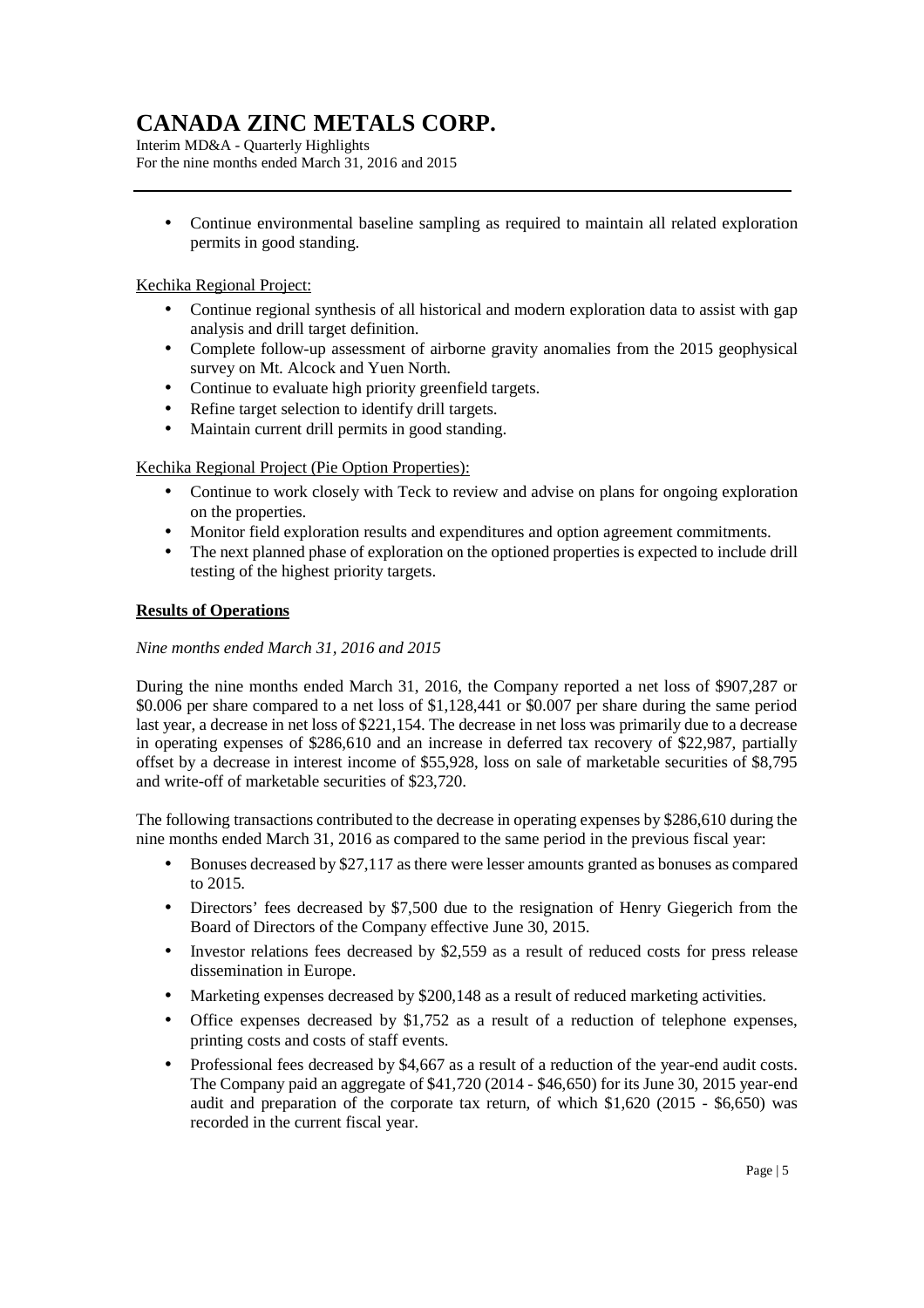Interim MD&A - Quarterly Highlights For the nine months ended March 31, 2016 and 2015

- Transfer agent fees decreased by \$4,603 due to less activity requiring transfer agent services. The higher transfer agent fees recorded during the nine months ended March 31, 2016 included costs incurred in connection with the private placements that closed in September and October of 2014.
- Travel and promotion decreased by \$96,878 as a result of decreased travel and promotional activities. Senior management trips to resource conferences and for investor meetings in Asia and Europe in the fall of 2014 contributed to higher travel expenses recorded during the comparative period of the previous fiscal year.
- Share-based compensation expenses decreased by \$13,822 as a result of a smaller number of stock options vested in the comparative periods.

There were no significant variations in management and administrative fees over the periods.

Consulting fees increased by \$20,999 as a result of an increase in the allocation of geological consulting fees for services provided by the VP of Exploration of the Company. During the nine months ended March 31, 2016, the Company paid \$112,500 in total to a company controlled by the VP of Exploration, of which \$56,875 (2015 - \$75,378) was allocated to the Company's drilling program and capitalized as exploration and evaluation costs, and \$55,625 (2015 - \$34,626) was expensed as consulting fees.

Rent expense increased by \$23,794 primarily due to an increase in monthly office rent from \$5,000 per month to \$7,500 per month effective April 1, 2015.

Wages and benefits increased by \$24,754 as a result of higher salary expenses and increased premiums of medical and life insurance benefits paid for employees and officers of the Company.

The deferred tax recovery of \$136,725 (2015 - \$113,738) recognized during the period resulted from amortization of the flow-through premium liabilities recorded in connection to the October 2014 flow-through private placement. As of December 31, 2015, the Company incurred the required qualifying exploration expenditures of \$1,618,821, which have been already renounced to the flowthrough investors in calendar 2014, and fulfilled all its flow-through commitments.

The sale of marketable securities resulted in a recognized loss of \$8,795 during the current period in addition to previously recorded accumulated unrealized losses of \$569,834 in connection to this sale.

During the nine months ended March 31, 2016, the Company also wrote-off its holdings in one of its investments. As a result, the Company reclassified accumulated previously recorded unrealized losses of \$1,047,765.

The accumulated unrealized losses from the sale and write-off were reclassified from Accumulated Other Comprehensive Losses account to Deficit. There were no similar transactions incurred during the nine months ended March 31, 2015.

### *Three months ended March 31, 2016 and 2015*

During the three months ended March 31, 2016, the Company reported a net loss of \$348,322 or \$0.002 per share compared to a net loss of \$291,176 or \$0.002 per share during the comparative period last year, an increase in net loss of \$57,146.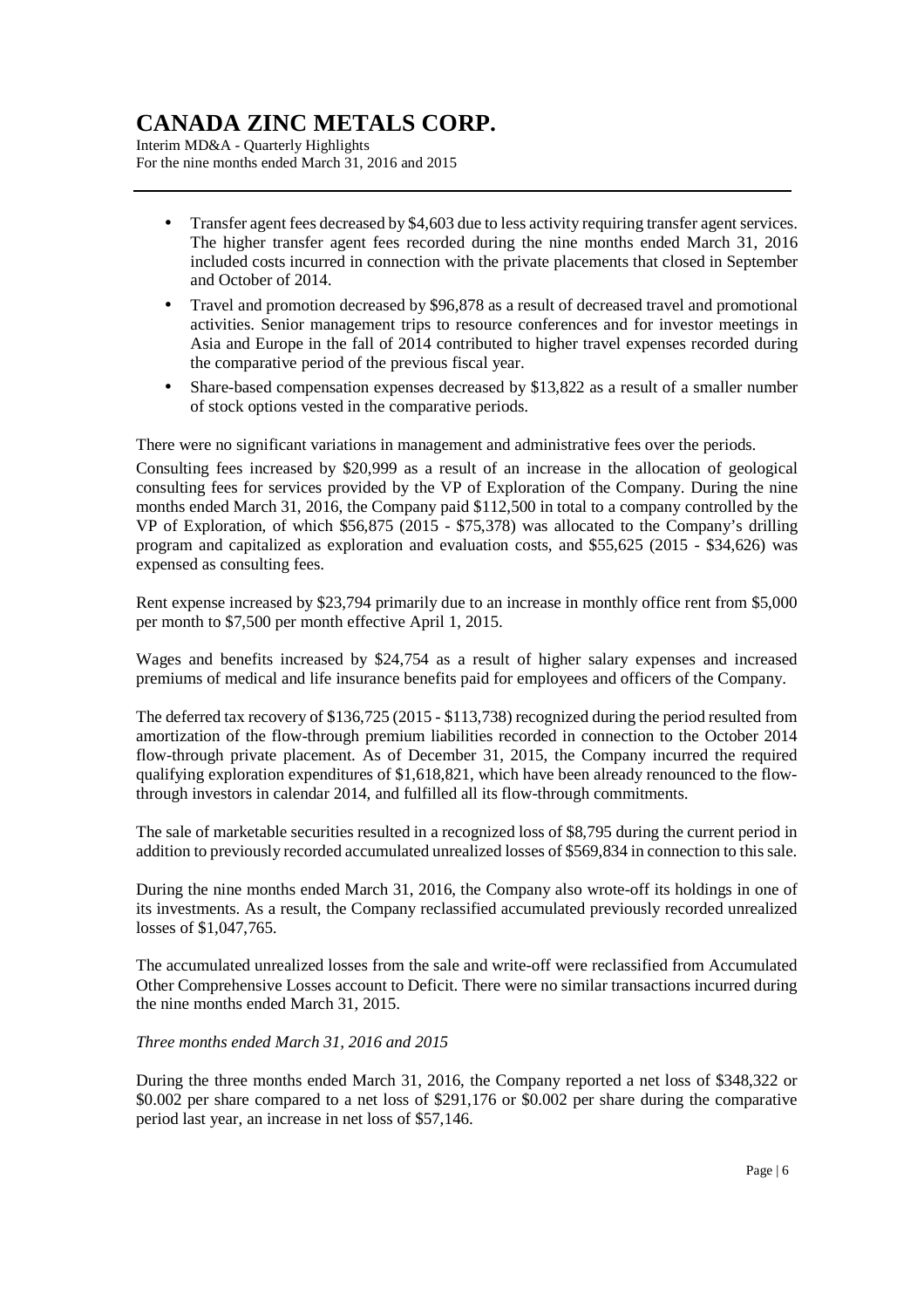Interim MD&A - Quarterly Highlights For the nine months ended March 31, 2016 and 2015

The increase in net loss was primarily due to an increase in administration expenses of \$16,044, a decrease in deferred tax recovery of \$20,040 and a decrease in interest income of \$21,062.

The significant variations that largely contributed to the increase in operating expenses over the comparative quarters included increases in consulting fees of \$32,501, office and miscellaneous of \$3,964, rent of \$8,555 and wages and benefits of \$13,364 partially offset by decreases in director's fees and travel and promotion of \$38,517. These and other significant variations are discussed in the results of operations for the nine months ended March 31, 2016.

#### **Liquidity and capital resources**

The Company's working capital position remains strong with its cash of \$4,850,264 and a GIC investment of \$2,000,000 as at March 31, 2016. Management believes that the Company has sufficient funds to meet its current obligations as they become due and to fund its exploration projects and administrative overhead for the next twelve months.

At March 31, 2016, the Company reported working capital of \$6,992,312 compared to working capital of \$9,485,202 at June 30, 2015, representing a decrease in working capital of \$2,492,890. Net cash used in operating activities during the nine months ended March 31, 2016 was \$1,058,329 (2015 – \$1,204,887) representing general administrative expenses and changes in non-cash items.

Net cash used in investing activities during the nine months ended March 31, 2016 was \$3,137,204 (2015 – \$1,031,663), of which \$2,039,468 (2015 - \$1,346,346) was spent on exploration expenditures. In addition, \$34,213 (2015 - \$7,619) was used for the purchase of camp and office equipment and \$110,964 (2015 - \$42,148) was used for the purchase of marketable securities net of sales. The Company's previous investment in a guaranteed investment certificate ("GIC") of \$1,000,000 matured on December 7, 2015 paying interest of \$24,012 accumulated over 18 months, and \$2,000,000 was invested into a new 1 Year GIC yielding an annual interest rate of 1.5%.

There were no significant financing activities during the period ended March 31, 2016, except for the purchase of 157,000 common shares of the Company for a total of \$22,802 (2015 - \$49,183) with a weighted average price of \$0.15 per share under its NCIB. During the nine months ended March 31, 2015, \$1,812,861 was received from private placements net of finders' fees and regulatory filing fees of \$96,335, and \$80,000 was received from the exercise of 200,000 share options at a price of \$0.40 per share.

Current assets excluding cash as at March 31, 2016 include receivables of \$102,818 (June 30, 2015 - \$65,283), which consisted of GST recoverable of \$15,431 (June 30, 2015 - \$64,886), mineral exploration tax credit ("METC") of \$85,291 (June 30, 2015 - \$Nil) and accrued interest receivable of \$2,096 (June 30, 2015 - \$397) , prepaid expenses of \$27,690 (June 30, 2015 - \$44,280), marketable securities with a fair market value of \$82,238 (June 30, 2015 - \$48,245) and investment in a GIC with a fair market value of \$2,009,180 (June 30, 2015 - \$1,016,968).

Current liabilities as at March 31, 2016 consisted of trade payables and accrued liabilities of \$79,207 (June 30, 2015 - \$621,448), due to related parties of \$671 (June 30, 2015 - \$Nil) and flow-through premium liability of \$Nil (June 30, 2015 - \$136,725).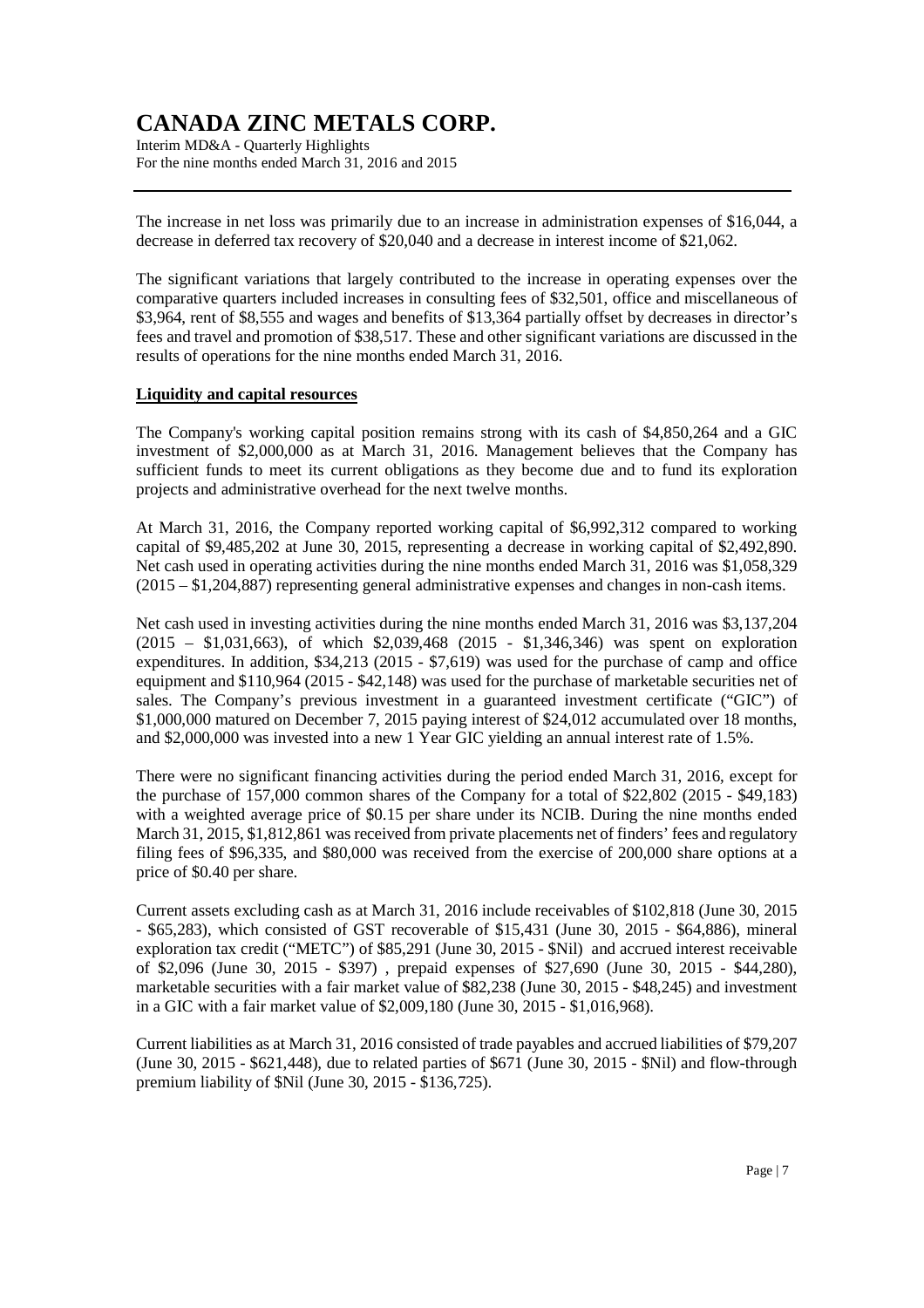Interim MD&A - Quarterly Highlights For the nine months ended March 31, 2016 and 2015

The other sources of funds potentially available to the Company are through the exercise of outstanding stock options and share purchase warrants that are summarized below. There can be no assurance, whatsoever, that any or all of these outstanding exercisable securities will be exercised.

The Company has and may continue to have capital requirements in excess of its currently available resources. In the event the Company's plans change, its assumptions change or prove inaccurate, or its capital resources in addition to projected cash flow, if any, prove to be insufficient to fund its future operations, the Company may be required to seek additional financing. Although the Company has been successful in raising the above funds, there can be no assurance that the Company will have sufficient financing to meet its future capital requirements or that additional financing will be available on terms acceptable to the Company in the future.

The Company's overall success will be affected by its current or future business activities. The Company is currently in the process of acquiring and exploring its interests in resource properties and has not yet determined whether these properties contain mineral deposits that are economically recoverable. The continued operations of the Company and the recoverability of expenditures incurred in these resource properties are dependent upon the existence of economically recoverable reserves, securing and maintaining title and beneficial interest in the properties, obtaining necessary financing to explore and develop the properties, and upon future profitable production or proceeds from disposition of the resource properties.

The Company is exposed in varying degrees to a variety of financial instrument related risks, including price risk with respect to commodity and equity prices. The Company closely monitors certain commodity prices, individual equity movements, and the stock market to determine the appropriate course of action to be taken by the Company. For further discussion of financial risks, please refer to Note 15 of the condensed consolidated interim financial statements for the nine months ended March 31, 2016.

### Transactions with related parties

The remuneration of directors and other key management personnel during the nine months ended March 31, 2016 and 2015 were as follows:

| March 31,                               | 2016          |    | 2015    |
|-----------------------------------------|---------------|----|---------|
| Bonuses (iii)                           | \$<br>11,067  | \$ | 38,184  |
| Consulting fees (iv)                    | 11,250        |    | 11,250  |
| Directors fees (ii)                     | 30,000        |    | 37,500  |
| Exploration and evaluation expenditures |               |    |         |
| $(gedogical consulting)$ (v)            | 112,500       |    | 110,004 |
| Management fees (i)                     | 265,500       |    | 265,500 |
| Other employment benefits (vii)         | 21,061        |    | 19,497  |
| Share-based compensation (vi)           | 11,266        |    | 17,966  |
| Total                                   | \$<br>462,644 | S. | 499,901 |